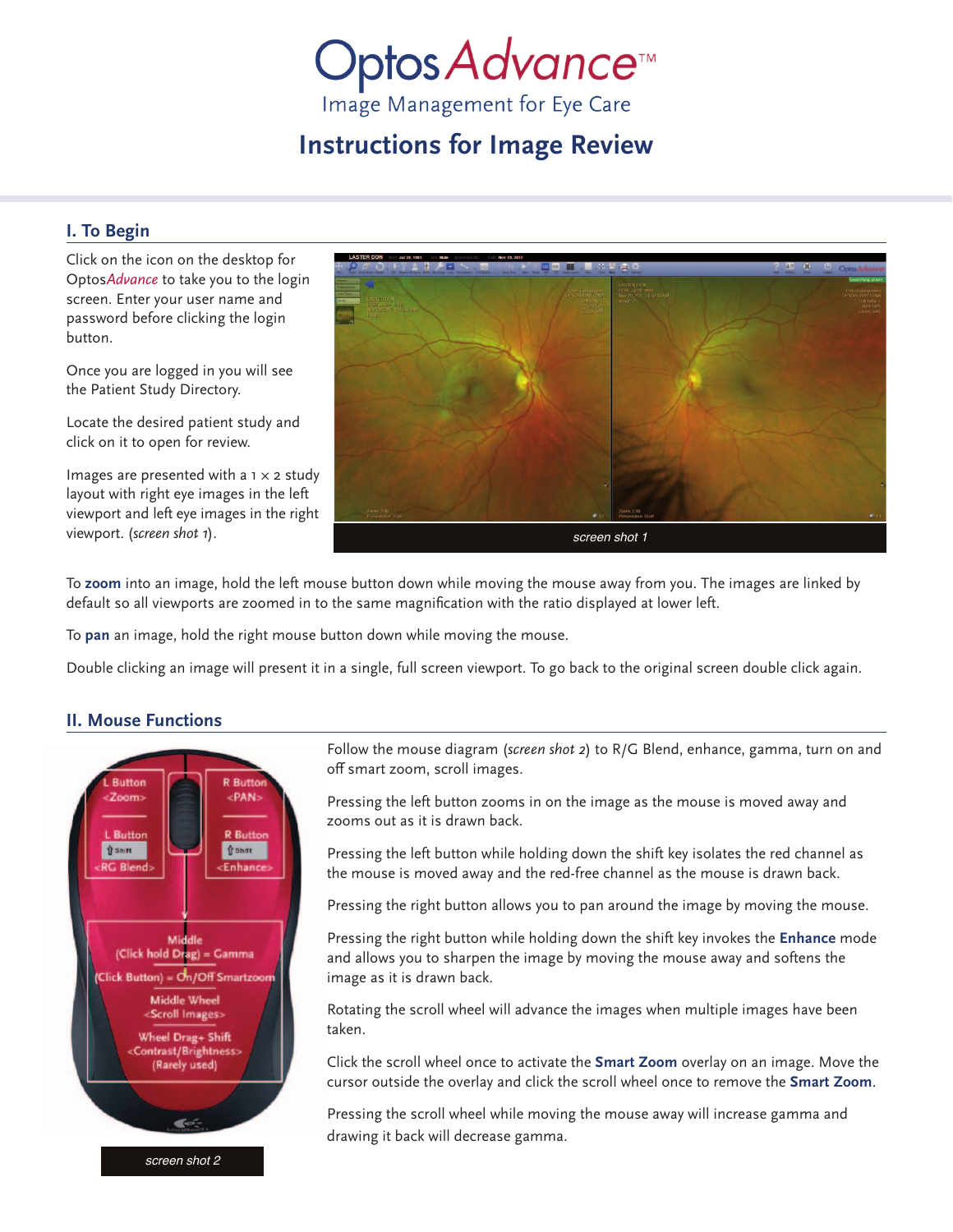# **III. Prior Dates of Service**

If the patient has had prior imaging sessions, these would be displayed in a timeline in the upper left hand corner of the screen.



# **IV. 3D Wrap®**

3D Wrap is a useful patient education tool which can be found under the **View** dropdown menu on the **Toolbar** (*screen shot 3*) and activated by clicking the 3D Wrap icon.



When viewing an image in 3D you may click the **View Tools** tab located on the left side panel (*screen shot 4*) to



access different views and conditions that can be applied to the image.

Clicking the **Rotate icon** from the **Toolbar** allows you to rotate the image to the desired orientation while holding down the left mouse. To turn off rotate feature click **on zoom** on the **Toolbar**.

Click on **View Tools** on the left side menu to open up the tools included with 3D Wrap.

### **V. Annotations**

There are many annotation and measurement tools that can be selected from the drop down menu under the **Annotations** icon on the **Toolbar** (*screen shot 5*). Click on the arrow next to **Annotations**.





#### **Cup to Disk Ratio**

To measure cup to disc ratio select the **Ratio** tool from the **Annotations** drop down menu (*screen shot 6*). At next menu make a draft. Click on **Zoom** and zoom into the image. Select **Ratio** tool again.

Draw a straight line down from the top of the cup to the bottom of the cup and another straight line from the top of the rim to the bottom of the rim and when complete the ratio will be displayed.

#### *screen shot 6*

#### **Linear Measurement**

To measure a linear line use the **Ruler** under **Linear Measurements**

#### **Area Measurement**

To measure an area use the **ROI-Free** or **ROI-Ellipse** under Area **Measurement**.

#### **VI. SmartZoom**

Another useful feature is **SmartZoom**, which can be employed by clicking the middle scroll wheel while the cursor is over an image or selecting the icon on the **Toolbar**. An overlay window will be applied onto the center of the image which will allow you to increase the magnification within the overlay using the left mouse button zoom feature as previously demonstrated. You may also adjust the size and position of the overlay. To resize the box, drag the handles on the corners of the box. Using the handles on the sides of the box, you can drag the box to any area on the image. You can even move it into another viewport if desired.

Different images of the same eye or different series of the same eye (ie *af*, *fa* or *icg*) may be brought into the overlay by pressing the left mouse button and dragging it into the smart zoom window and releasing the left mouse button. The green dot at the bottom left of the overlay indicates that the vessels have been registered correctly.

You can fade through the overlayed image by holding down the scroll button and moving the mouse towards you and away from you to change the transparency of the image.

Prior imaging sessions can be dragged into the **SmartZoom** overlay as well for comparison. Once a prior visit is dragged in, the series



thumbnails on the left sidebar would reflect the prior visit.

To turn off **SmartZoom**, simply tap the middle scroll wheel outside the smart zoom window, or click on the **SmartZoom** icon on the **Toolbar**.

#### **VII. Reset Image**

Clicking the **Reset** icon on the **Toolbar** will reset the image to its original exposure and magnification settings. If you want images linked together, click on the **Link** icon on the **Toolbar** (more information on the **Toolbar**, next page).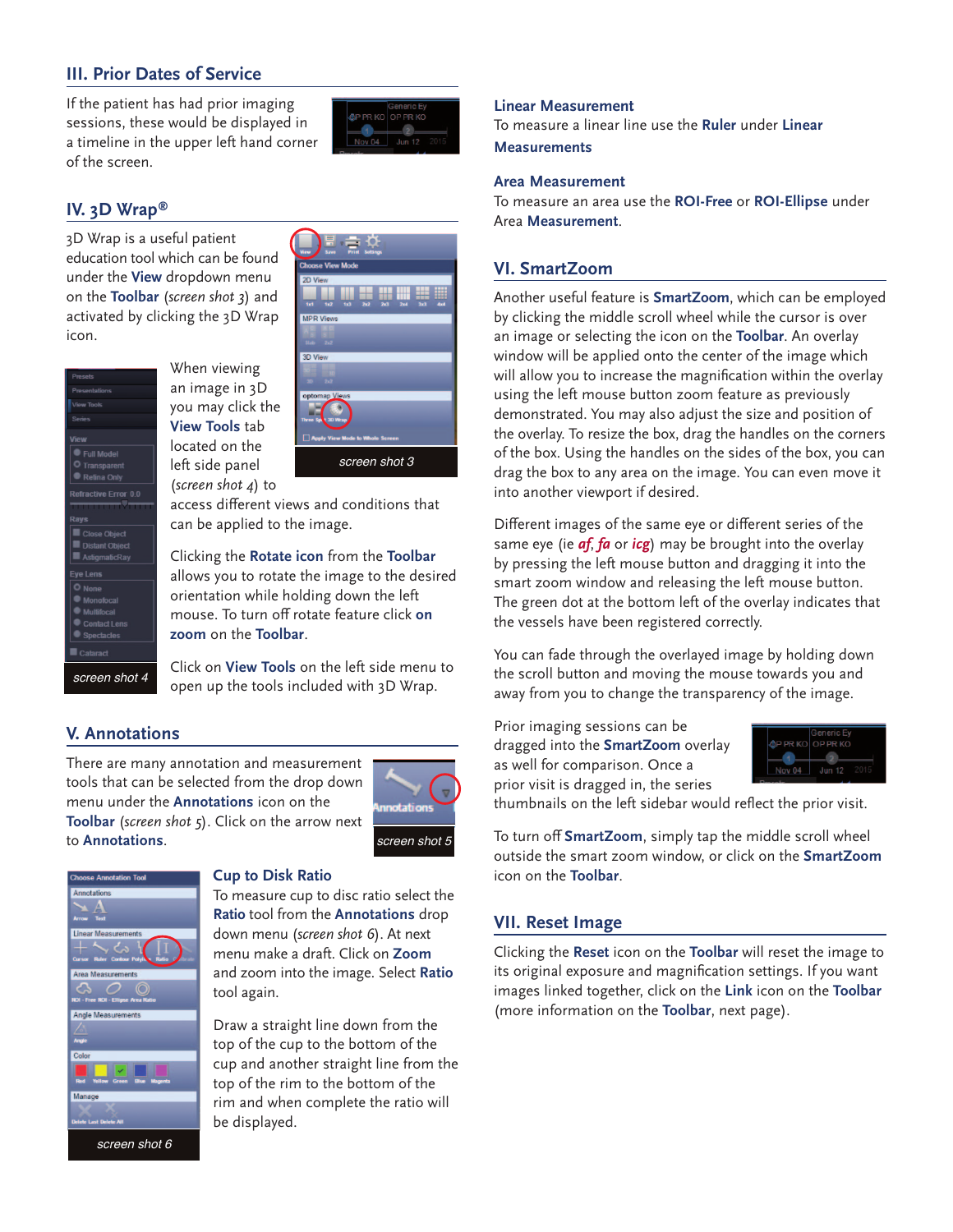## **VIII. Toolbar**

Generally speaking, it is more efficient to use the mouse controls to navigate through the functionality of Optos*Advance*, however, the same functions can be utilized from the **Toolbar** (*screen shot 7*). To use the items on the **Toolbar**, use the left click mouse button, however to deactivate you need to click back to the **Zoom** tool on the **Toolbar**.



- **1. Key Image –** This feature can be used to mark your favorite images. It will put the keyed images into a new series in the patient study.
- **2. Next –** If the next button is available click on it to get to the next stage of reviewing images.
- **3. Study Layout –** Use study layouts to customize the image viewing area. This allows you to quickly arrange the series and images you want to view. By changing a study layout it divides the area into multiple "screens". You can drag a different series or date into each screen allowing you to view multiple series simultaneously.
- **4. View** Changes the view of a particular "screen". You can apply different views to each screen or apply the same view to all screens.
- **5. Save –** Allows you to bookmark, capture screenshots, and export images

#### **Bookmarks**

Use a bookmark to tag an image in a patient study that you want to find again quickly or that you want to share with others. Bookmarked images are saved in the Presentations panel.

#### **Capture**

You can create a series of secondary capture images for a patient study. Secondary capture images are static screenshots and cannot be modified.

#### **Export**

To export images on the screen, whether it is a single viewport or all viewports select the Export icon on the **Toolbar**. This will export a .jpg files which is easily emailed, but not necessarily HIPAA compliant (US doctors). **Note:** To export DICOM files right click on the image and click download.

**6. Settings –** The **Settings** icon is used to create new users. Only an Admin User can add other users to the system.

Go to **Setting** and under **User Management** choose, **Accounts**. At the bottom on the screen click on add. Add required fields and click **Save**.

**7. Help Menu –** Clicking the **Help Icon** will open the help menu in a new window in your browser. The help page has a table of contents on the left



side. You may also search for information related to a key word such as "ratio" and then open up the most relevant search result for further instruction. To close the help tab, simply select the "x" on the browser window when done.

#### **8. Finish Patient Session**

If you are through reviewing the patient's images select the **Studies** icon to go back to the Patient Study Directory or you may click the **close** button.



**9. Log Off –** When you have finished using the review software you can exit by clicking the log off button. Do not "x" out of the browser window until after you have logged out of the application